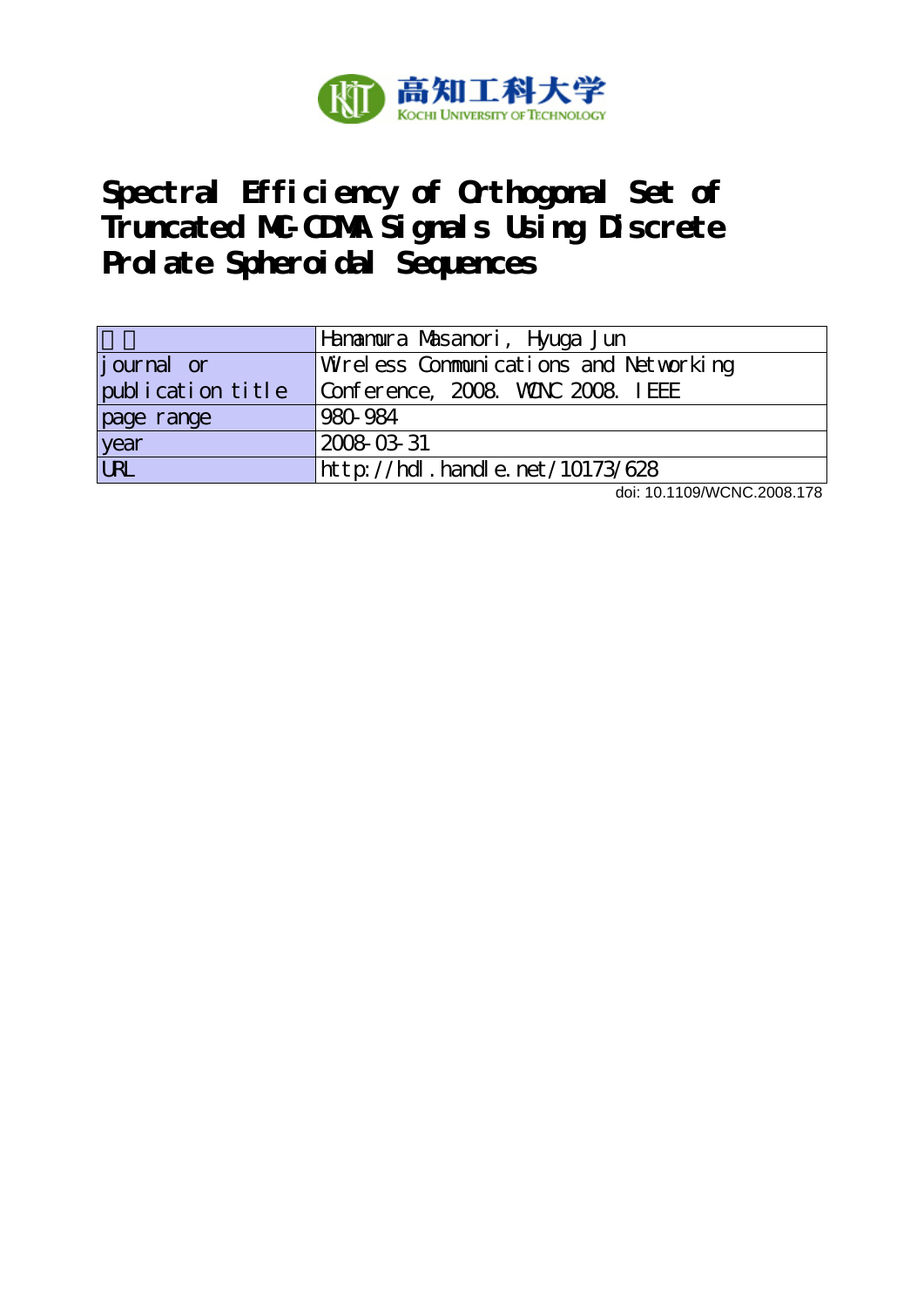# Spectral Efficiency of Orthogonal Set of Truncated MC-CDMA Signals Using Discrete Prolate Spheroidal Sequences

Masanori Hamamura and Jun Hyuga

Department of Information Systems Engineering, Kochi University of Technology, Kochi, Japan 782–8502

*Abstract*— In this paper, we show that a set of multicarrier code-division multiple access (MC-CDMA) signals using a set of discrete prolate spheroidal sequences achieves 95% of the maximum spectral efficiency at the out-of-band energy of 0.1% and the bandwidth-duration product of 45.25 with an orthogonalizing truncation. It is shown that the density  $\rho$  of carriers plays an important role in accurately estimating the out-of-band energy of the signals based on the corresponding eigenvalues and in achieving a small out-of-band energy. We also show that *ρ* should be chosen such that  $\rho \geq 4$  or  $\rho \geq 8$ . To perform numerically stable eigenanalysis, we employ the technique of singular-value decomposition.

#### I. INTRODUCTION

In the design of the spectrally efficient signals, it is necessary to efficiently pack the signals into a given time-frequency plane. The  $(\sin x)/x$ -shaped Nyquist pulse has a rectangular spectrum that fully occupies a unit frequency slot and provides the maximum spectral efficiency of 2 symbols/s/Hz, the socalled Nyquist efficiency, without any intersymbol interference (ISI) or out-of-band energy. Although it is highly spectrally efficient, the problem for practical use is that such a pulse has eternal, large sidelobes that result in a large amount of energy being spilled out of a given unit time slot. To reduce the duration of the sidelobes without the occurrence of ISI, pulses that have raised-cosine spectra have been commonly considered at the expense of an excess bandwidth [1]. Recently, a "better than" Nyquist pulse that reduces the magnitudes of the largest two sidelobes of pulses having the raised-cosine spectra was proposed [2]. The wavelets have also been considered for use as efficient pulses, since they inherently have the properties of time-frequency localization [3]. For finite-duration pulses, the prolate spheroidal wave function (PSWF) is known to be an optimum pulse that minimizes the out-of-band energy for a given length of time slot [4]–[7].

Another approach for designing efficient finite-duration signals is to employ a set of signals. Orthogonal frequencydivision multiplexing (OFDM) signals [8] are known to be a nearly optimum set of orthogonal signals that can approximately achieve the Nyquist efficiency for a large number of carriers. Each signal in a set of OFDM (pure OFDM) signals has the  $(\sin x)/x$ -form spectra and hence, has large sidelobes in the frequency domain; however, most of them enter the

frequency slots of other carriers in the set, whereby a small total out-of-band energy can be achieved.

Multicarrier code-division multiple access (MC-CDMA) signals can also be a nearly optimum set of orthogonal signals by appropriately choosing code sequences to achieve a small total out-of-band energy. Discrete prolate spheroidal sequences (DPSSs) [7] have been discussed for use with MC-CDMA [9], [10]. In this paper, we discuss the spectral efficiency for a set of finite-duration MC-CDMA signals using the DPSSs and show that an orthogonalizing truncation provides us with a set of signals that achieve higher spectral efficiency than that of the set of OFDM signals for a given identical value of the bandwidth-duration product.

#### II. MODEL OF TRUNCATED MC-CDMA SIGNALS

### *A. Truncated MC-CDMA Signals*

Let us begin with formulating the shapes of finite-duration MC-CDMA signals using *L* complex carriers (complex exponentials) with frequencies  $(l - \frac{1}{2})/T_0[Hz]$   $(l = 1, 2, ..., L)$ . The *k*th signal  $c(t; \mathbf{c}_k, T)$  ( $k = 1, \overline{2}, ..., K$ ) with duration  $T[s]$  $(*T*<sub>0</sub>)$  is given by

$$
c(t; \mathbf{c}_k, T) = g(t; T) \sum_{l=1}^{L} c_{k,l} e^{j\frac{2\pi}{T_0}(l - \frac{1}{2})t}, \qquad (1)
$$

where  $j = \sqrt{-1}$ ,  $g(t;T)$  is a rectangular function for the truncation defined as  $g(t;T) = \{1(0 < t < T), 0(\text{otherwise})\},\$ and  $\mathbf{c}_k$  (=  $[c_{k,1}, c_{k,2}, \dots, c_{k,L}]$ <sup>T</sup>; the superscript <sup>T</sup> denotes the transpose) is a column vector that contains the code sequence  $c_{k,l}$  ( $l = 1, 2, ..., L$ ) for the *k*th signal. The signals  $c(t; \mathbf{c}_k, T)$  $(k = 1, 2, ..., K)$  form a set of size *K*.

The *k*th signal, given by (1), is modulated by the complex message symbol  $b_k$ , which has two message samples in the real and imaginary parts [1] to be transmitted. Let  $x_k(t;T)$  be the *k*th modulated signal  $x_k(t;T) = b_k c(t; \mathbf{c}_k, T)$ . Therefore, a multiplexed signal  $y(t)$  can be represented as

$$
y(t) = \sum_{k=1}^{K} x_k(t;T) = \sum_{k=1}^{K} b_k c(t; \mathbf{c}_k, T).
$$
 (2)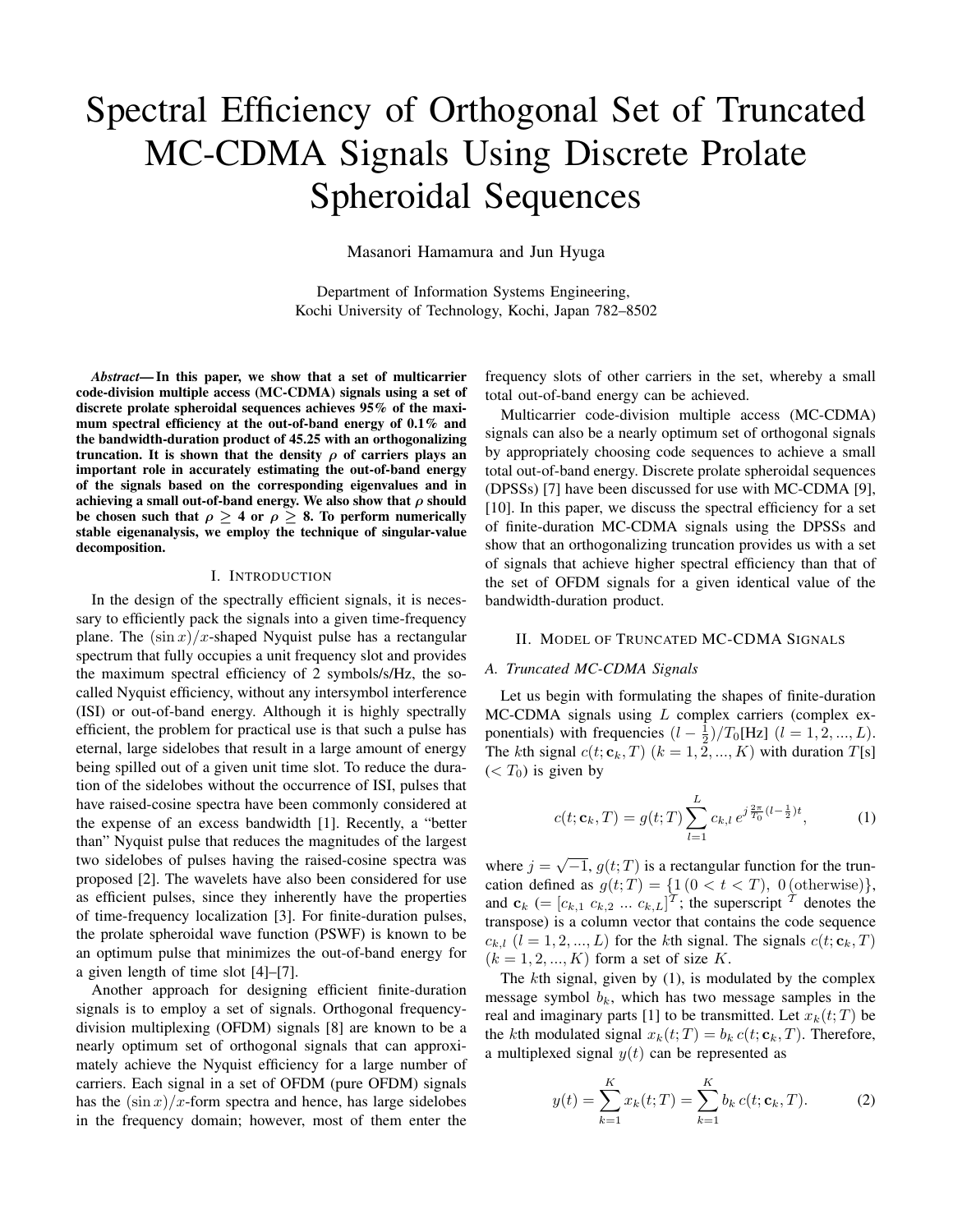For the following discussions, we define a quantity *ρ*, called the density of carriers, as the number of complex carriers within a unit bandwidth 1*/T*, that is,

$$
\rho = T_0/T.
$$
\n(3)

#### *B. Orthogonalization of the Set*

To design an orthogonal set of the signals, we first discuss the cross-correlation  $\Phi_T(\mathbf{c}_k, \mathbf{c}_{k'})$  between the signals  $c(t; \mathbf{c}_k, T)$  and  $c(t; \mathbf{c}_{k'}, T)$ .  $\Phi_T(\mathbf{c}_k, \mathbf{c}_{k'})$  is defined as

$$
\Phi_T(\mathbf{c}_k, \mathbf{c}_{k'}) = \int_0^T c^*(t; \mathbf{c}_k, T) c(t; \mathbf{c}_{k'}, T) dt, \qquad (4)
$$

where the superscript  $*$  denotes the complex conjugate. Substituting (1) into (4) yields

$$
\Phi_T(\mathbf{c}_k, \mathbf{c}_{k'})
$$
\n
$$
= \int_0^T \left( \sum_{l=1}^L c_{k,l}^* e^{-j\frac{2\pi}{T_0}(l-\frac{1}{2})t} \right) \left( \sum_{m=1}^L c_{k',m} e^{j\frac{2\pi}{T_0}(m-\frac{1}{2})t} \right) dt
$$
\n
$$
= T_0 \sum_{l=1}^L \sum_{m=1}^L c_{k,l}^* r_{l,m} c_{k',m}, \tag{5}
$$

where  $r_{l,m}$  is the cross-correlation between the complex car $r$  *f*<sub>*l*</sub> $(t; T) = g(t; T) \frac{1}{\sqrt{7}}$  $\frac{1}{T_0}$  exp  $j \frac{2\pi (l-1/2)}{T_0} t$  and  $f_m(t;T) =$  $g(t;T) \frac{1}{\sqrt{2}}$  $\frac{1}{T_0}$  exp  $j \frac{2\pi (m-1/2)}{T_0} t$ , which is given by

$$
r_{l,m} = \int_0^T f_l^*(t;T) f_m(t;T) dt
$$
  
= 
$$
\begin{cases} 1/\rho & (l=m) \\ \frac{1}{\rho} \frac{\sin((l-m)\pi/\rho)}{(l-m)\pi/\rho} e^{-j(l-m)\pi/\rho} & (l \neq m) \end{cases}
$$
 (6)

Let **R**<sub>*ρ*</sub> be an *L*-by-*L* matrix, whose  $(l, m)$ th entry is  $r_{l,m}$ , such that

$$
\mathbf{R}_{\rho} = [r_{l,m}]. \tag{7}
$$

Since it is obvious from (6) that  $r_{l,m}^* = r_{m,l}$ , the matrix  $\mathbf{R}_\rho$ is Hermitian; thus, the relation  $\mathbf{R}_{\rho}^{\mathcal{H}} = \mathbf{R}_{\rho}$  holds, where the superscript  $\hat{H}$  denotes the Hermitian transpose (the transpose combined with the complex conjugate).

By using the matrix  $\mathbf{R}_{\rho}$  and the code sequence  $\mathbf{c}_k$ , the crosscorrelation (5) can be rewritten as

$$
\Phi_T(\mathbf{c}_k, \mathbf{c}_{k'}) = T_0 \mathbf{c}_k^{\mathcal{H}} \mathbf{R}_{\rho} \mathbf{c}_{k'}.
$$
\n(8)

The matrix  $\mathbf{R}_{\rho}$  in (8) can be decomposed into its eigenvalues  $\lambda_{\rho,i}$  and corresponding eigenvectors  $\mathbf{v}_{\rho,i}$ , which satisfy  $\mathbf{R}_{\rho} \mathbf{v}_{\rho,i} = \lambda_{\rho,i} \mathbf{v}_{\rho,i}$  (*i* = 1, 2, ..., K'; K' is the rank of the matrix  $\mathbf{R}_{\rho}$ , and  $K' \leq L$ ), such that

$$
\mathbf{R}_{\rho} = \sum_{i=1}^{K'} \lambda_{\rho,i} \, \mathbf{v}_{\rho,i} \, \mathbf{v}_{\rho,i}^{\mathcal{H}}, \tag{9}
$$

where the eigenvalues  $\lambda_{\rho,i}$  have values  $0 \leq \lambda_{\rho,i} \leq 1$ , and the eigenvectors  $\mathbf{v}_{\rho,i}$  (=  $[v_{\rho,i,1} \ v_{\rho,i,2} \ ... \ v_{\rho,i,L}]^T$ ) have a unit norm (i.e.,  $\|\mathbf{v}_{\rho,i}\| = (\mathbf{v}_{\rho,i}^{\mathcal{H}} \mathbf{v}_{\rho,i})^{\frac{1}{2}} = 1$ ) and are orthogonal to each other (i.e.,  $\mathbf{v}_{\rho,i}^{\mathcal{H}} \mathbf{v}_{\rho,i'} = \{1 (i = i'), 0 (i \neq i')\}$ ). To obtain

numerically stable results for the eigenanalysis of the matrix **R***ρ*, we employ the technique of singular-value decomposition (see Appendix I). Without loss of generality, we assume that the eigenvalues are numbered such that  $\lambda_{\rho,1} \geq \lambda_{\rho,2} \geq ... \geq$  $λ$ <sub>*ρ,K'*</sub>.

Substituting (9) into (8), we have

$$
\Phi_T(\mathbf{c}_k, \mathbf{c}_{k'}) = T_0 \mathbf{c}_k^{\mathcal{H}} \left( \sum_{i=1}^{K'} \lambda_{\rho, i} \mathbf{v}_{\rho, i} \mathbf{v}_{\rho, i}^{\mathcal{H}} \right) \mathbf{c}_{k'}.
$$
 (10)

Therefore, by choosing the vector  $\mathbf{c}_{\rho,k}$ , which is given by

$$
\mathbf{c}_{\rho,k} = \frac{1}{\sqrt{\lambda_{\rho,k}}} \mathbf{v}_{\rho,k} \Longrightarrow \mathbf{c}_k,\tag{11}
$$

as the code sequence vector  $\mathbf{c}_k$  for the *k*th signal ( $k =$  $1, 2, ..., K$ ;  $K \leq K'$ ), and by substituting (11) into (10), we have

$$
\Phi_T(\mathbf{c}_{\rho,k}, \mathbf{c}_{\rho,k'})
$$
\n
$$
= T_0 \frac{1}{\sqrt{\lambda_{\rho,k}}} \mathbf{v}_{\rho,k}^{\mathcal{H}} \left( \sum_{i=1}^{K'} \lambda_{\rho,i} \mathbf{v}_{\rho,i} \mathbf{v}_{\rho,i}^{\mathcal{H}} \right) \frac{1}{\sqrt{\lambda_{\rho,k'}}} \mathbf{v}_{\rho,k'}
$$
\n
$$
= \begin{cases} T_0 & (k = k') \\ 0 & (k \neq k') \end{cases} . \tag{12}
$$

Expression (12) indicates that the signals  $c(t; \mathbf{c}_{\rho,k}, T)$  ( $k =$ 1, 2, ...,  $K$ ;  $K \leq K'$ ) are orthogonal for the duration  $0 < t <$ *T*. We employ the set of vectors **c***ρ,k* as the code sequences [10], which is a complex version of the set of  $DPSSs$ ,<sup>1</sup> and discuss the signals transmitted in the duration  $0 < t < T$ .

#### *C. Symbol Detection*

The message symbol  $b_k$  that modulates the  $k$ th signal  $c(t; \mathbf{c}_{\rho,k}, T)$  can easily be detected from the multiplexed signal  $y(t)$  using the corresponding correlator (or equivalently, using the matched filter that has the impulse response  $h_k(\tau)$  =  $c^*(T - \tau; \mathbf{c}_{\rho,k}, T)$ ).

The *k*th correlator output  $z_k(T)$  at time  $t = T$  is given by

$$
z_k(T) = \int_0^T c^*(t; \mathbf{c}_{\rho,k}, T) y(t) dt.
$$
 (13)

Substituting  $(2)$  into  $(13)$ , and using  $(12)$ , we obtain

$$
z_k(T) = \int_0^T c^*(t; \mathbf{c}_{\rho,k}, T) \left( \sum_{k'=1}^K b_{k'} c(t; \mathbf{c}_{\rho,k'}, T) \right) dt
$$
  
= 
$$
\sum_{k'=1}^K b_{k'} \Phi_T(\mathbf{c}_{\rho,k}, \mathbf{c}_{\rho,k'}) = b_k T_0.
$$
 (14)

<sup>1</sup>For an *L*-by-*L* diagonal matrix  $\mathbf{D} = \text{diag}\{e^{j(1-\frac{1}{2})\pi/\rho}, e^{j(2-\frac{1}{2})\pi/\rho},\}$ 

*..., e*<sup>*j*(*L−*<sup>1</sup><sub>2</sub>)π/ρ**}** (**D**<sup>−1</sup> = **D**<sup>*H*</sup>), the set of DPSSs is typically defined as</sup> the real solution of the set of vectors  $\mathbf{d}_{\rho,k}$  that satisfy  $(\mathbf{D} \mathbf{R}_{\rho} \mathbf{D}^{\prime\prime}) \mathbf{d}_{\rho,k} =$  $\lambda_{\rho,k}$  **d**<sub>*ρ*</sub>,*k* for distinct eigenvalues  $\lambda_{\rho,k}$  [7]. It is easily verified that  $\mathbf{d}_{\rho,k}$ can be expressed as the form  $\mathbf{d}_{\rho,k} = \mathbf{D} \mathbf{v}_{\rho,k}$ ; thus,  $\mathbf{v}_{\rho,k} = \mathbf{D}^{\mathcal{H}} \mathbf{d}_{\rho,k}$ . To produce the orthogonal set of signals defined in the duration *−T /*2 *< t <*  $T/2$ , the vectors  $\mathbf{d}_{\rho,k}$  can be employed as the code sequences regardless of the real or complex solutions.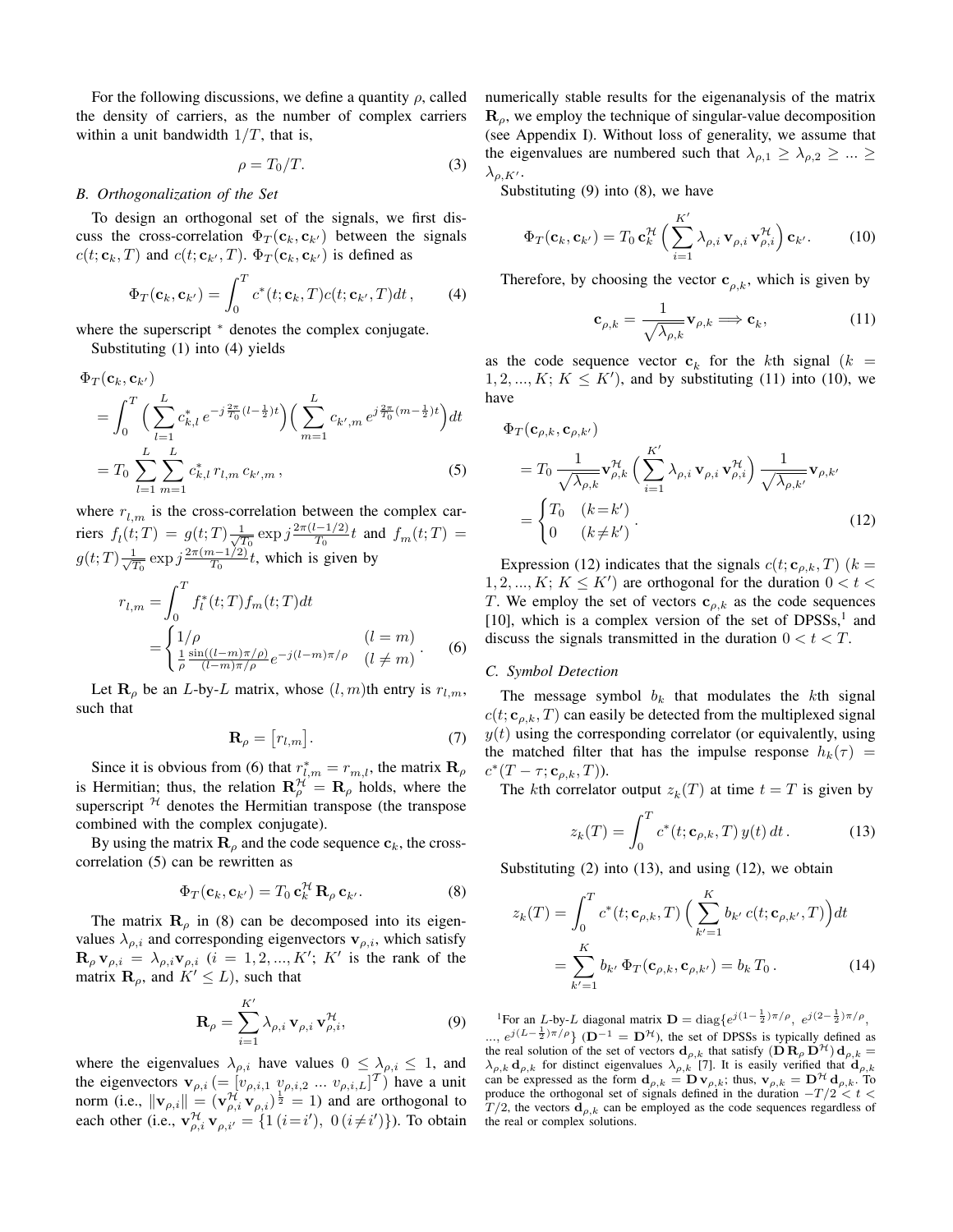Note that the correlator (or matched filter) provides us with an optimum method of detection that achieves the highest signal-to-noise ratio (SNR) over additive white Gaussian noise (AWGN) channels.

#### III. SPECTRAL EFFICIENCY

#### *A. Out-of-Band Energy*

A reliable value of out-of-band energy is required to accurately evaluate the spectral efficiency of the set of truncated MC-CDMA signals. Since the out-of-band energy  $E_k^{(\text{out})}$  $\int_k^{(\text{out})}$  of the signal  $x_k(t;T)$  can be obtained from the total energy  $E_k^{\text{(total)}}$  minus the in-band energy  $E_k^{\text{(in)}}$  $k^{(11)}$ , we first discuss the in-band energy  $E_k^{\text{(in)}}$  $k^{(\mathrm{in})}$ .

Here, we show that approximately  $100\lambda_k[\%]$  of the energy of  $x_k(t;T)$  occupies the bandwidth  $W = L/T_0$ , defined in the frequency band  $B = [0, L/T_0]$ .

Let  $X_k(f;T)$  (=  $\mathscr{F}[x_k(t;T)]$ ) be the Fourier transform of  $x_k(t;T)$ .  $X_k(f;T)$  is given by

$$
X_k(f;T) = \int_{-\infty}^{\infty} x_k(t;T)e^{-j2\pi ft}dt
$$

$$
= b_k \int_0^T c(t; \mathbf{c}_{\rho,k}, T)e^{-j2\pi ft}dt
$$

$$
= b_k T_0 \sum_{l=1}^L c_{\rho,k,l} r_l^*(f), \qquad (15)
$$

where  $r_l^*(f)$  denotes

$$
r_l^*(f) = \frac{1}{T_0} \int_0^T e^{-j2\pi ft} e^{j\frac{2\pi}{T_0}(l-\frac{1}{2})t} dt
$$
  
= 
$$
\frac{1}{\rho} \frac{\sin\left((T_0 f - l + \frac{1}{2})\pi/\rho\right)}{(T_0 f - l + \frac{1}{2})\pi/\rho} e^{-j(T_0 f - l + \frac{1}{2})\pi/\rho}.
$$
 (16)

The in-band energy  $E_k^{\text{(in)}}$  $\int_k^{(1)}$  of  $x_k(t;T)$  can be evaluated using (15) as follows:

$$
E_k^{(\text{in})} = \int_B |X_k(f;T)|^2 df
$$
  
=  $|b_k|^2 T_0^2 \int_0^{L/T_0} \left| \sum_{l=1}^L c_{\rho,k,l} r_l^*(f) \right|^2 df.$  (17)

Now, we approximate the integral in (17) by a discrete summation of the areas of *L* rectangles with the frequency interval  $\Delta_f = 1/T_0$ , that is,

$$
\tilde{E}_k^{(\text{in})} = |b_k|^2 T_0^2 \sum_{m=1}^L \Big| \sum_{l=1}^L c_{\rho,k,l} \, r_l^*(f) \Big|_{f = \frac{m-1/2}{T_0}} \Big|^2 \Delta_f. \tag{18}
$$

Expression (18) can be a good approximation for obtaining the exact values of  $E_k^{\text{(in)}}$  when  $\Delta_f$  (= 1/T<sub>0</sub>)  $\rightarrow$  0, or  $\rho$  (=  $T_0/T$   $\rightarrow \infty$  for a certain fixed value of the duration *T* of the signals, and the approximation is independent of the length *L* of the code sequence. It will be shown that (18) can be a good approximation only when  $\rho \geq 4$  or  $\rho \geq 8$ .

We now determine the approximated quantity  $\tilde{E}_k^{(in)}$  $\int_k^{(1,)}$  of the in-band energy.

Note that  $r_l^*(f)$ , given by (16), coincides with the complex conjugate  $r_{l,m}^*$  of  $r_{l,m}$ , given by (6), at the frequencies  $f =$  $(m-\frac{1}{2})/T_0$ <sup>'</sup> $(m=1,2,...,L)$ .

$$
r_l^*(f)|_{f = \frac{m-1/2}{T_0}} = r_{l,m}^* \tag{19}
$$

Therefore, the following relation holds:

$$
\sum_{l=1}^{L} c_{\rho,k,l} r_l^*(f)|_{f=\frac{m-1/2}{T_0}} = \sum_{l=1}^{L} c_{\rho,k,l} r_{l,m}^*
$$
  
=  $\mathbf{r}_m^{\mathcal{H}} \mathbf{c}_{\rho,k}$ , (20)

where  $\mathbf{r}_m$  denotes the *m*th column vector of the Hermitian  $\text{matrix } \mathbf{R}_\rho \ (=[\mathbf{r}_1\,\mathbf{r}_2\,...\,\mathbf{r}_m\,...\,\mathbf{r}_L]; \mathbf{R}_\rho^\mathcal{H}=\mathbf{R}_\rho).$ 

Substituting (20) into (18) yields

$$
\tilde{E}_k^{(\text{in})} = |b_k|^2 T_0^2 \sum_{m=1}^L \left| \mathbf{r}_m^{\mathcal{H}} \mathbf{c}_{\rho,k} \right|^2 \Delta_f
$$
\n
$$
= |b_k|^2 T_0^2 \left\| \mathbf{R}_{\rho}^{\mathcal{H}} \mathbf{c}_{\rho,k} \right\|^2 \Delta_f, \tag{21}
$$

where  $\|\cdot\|$  denotes the norm of the enclosed vector.

Finally, upon substituting (9) for  $\mathbf{R}_{\rho}$  and (11) for  $\mathbf{c}_{\rho,k}$  into expression (21), we arrive at the desired approximation  $\tilde{E}_k^{(in)}$ *k* for the in-band energy of the signal  $x_k(t;T)$ .

$$
\tilde{E}_{k}^{(\text{in})} = |b_{k}|^{2} T_{0}^{2} \left\| \left( \sum_{i=1}^{K'} \lambda_{\rho,i} \mathbf{v}_{\rho,i} \mathbf{v}_{\rho,i}^{\mathcal{H}} \right) \mathbf{c}_{\rho,k} \right\|^{2} \Delta_{f}
$$
\n
$$
= |b_{k}|^{2} T_{0}^{2} \left\| \sqrt{\lambda_{\rho,k}} \mathbf{v}_{\rho,k} \right\|^{2} \Delta_{f}
$$
\n
$$
= |b_{k}|^{2} T_{0} \lambda_{\rho,k} \qquad (22)
$$

According to Parseval's theorem, the total energy  $E_k^{\text{(total)}}$ *k* of  $X_k(f;T)$  in the frequency domain is identical to that of  $x_k(t;T)$  in the time domain, that is,

$$
E_k^{(\text{total})} = \int_{-\infty}^{\infty} |X_k(f;T)|^2 df
$$
  
= 
$$
\int_0^T |x_k(t;T)|^2 dt
$$
  
= 
$$
|b_k|^2 \int_0^T c^*(t; \mathbf{c}_{\rho,k}, T) c(t; \mathbf{c}_{\rho,k}, T) dt
$$
  
= 
$$
|b_k|^2 \Phi_T(\mathbf{c}_{\rho,k}, \mathbf{c}_{\rho,k}).
$$
 (23)

Using (12), we obtain

$$
E_k^{\text{(total)}} = |b_k|^2 T_0. \tag{24}
$$

The out-of-band energy  $E_k^{(\text{out})}$  $\binom{1}{k}$  is obtained using (22) and (24) as

$$
E_k^{\text{(out)}} = E_k^{\text{(total)}} - E_k^{\text{(in)}} \tag{25}
$$

$$
\approx E_k^{\text{(total)}} - \tilde{E}_k^{\text{(in)}} = |b_k|^2 T_0 (1 - \lambda_{\rho,k}). \tag{26}
$$

Thus, it is seen from (24) to (26) that approximately 100(1*−*  $\lambda_{p,k}$ )[%] of the energy of the signal  $x_k(t;T)$  exists outside the given frequency band *B*.

Figure 1 shows the relationship between the numerically evaluated exact values of the out-of-band energies and those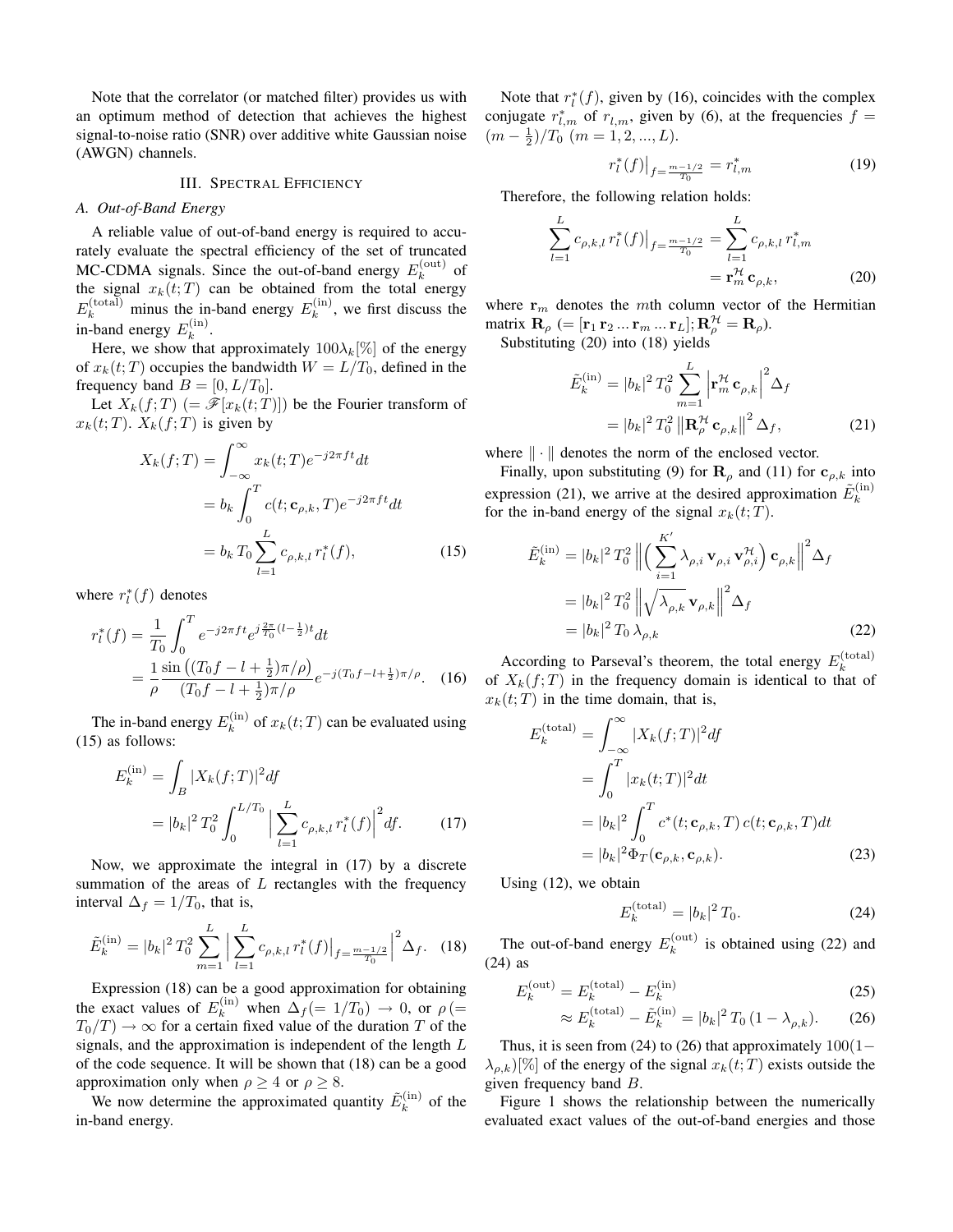

Fig. 1. Relationship between exact value of the out-of-band energy of  $x_k(t;T)$  and eigenvalue approximation based on (26)  $(L/\rho = 64 \ (=WT)$ ).

obtained using approximation (26). The solid line shows the approximation based on (26), and dotted lines show the values obtained from (17), (24), and (25).

As can be observed in Fig. 1, the approximation is valid only for  $\rho \geq 4$  or more precisely, for  $\rho \geq 8$ . In addition, it is important to note that we must choose a large value of density  $\rho$  such that  $\rho \geq 4$  or  $\rho \geq 8$  to produce the set of signals  $x_k(t;T)$  that achieve a smaller out-of-band energy.

## *B. Spectral Efficiency*

Since each symbol  $b_k$  takes a complex value containing two message samples in its real and imaginary parts, the multiplexed signal  $y(t)$ (=  $\sum_{k=1}^{K} x_k(t; T) = \sum_{k=1}^{K} b_k c(t; \mathbf{c}_{\rho,k}, T)$ ) of size *K* conveys 2*K* samples during *T*[s] using the bandwidth  $W = L/T_0 = L/(\rho T)[Hz]$ . Therefore, the spectral efficiency  $\eta$  [samples/s/Hz] of  $y(t)$  is given by

$$
\eta = \frac{2K\frac{1}{T}}{W} = \frac{2K}{WT} \left( = \frac{2K}{L/\rho} \right). \tag{27}
$$

To determine the size *K* of the set of the signals, we consider the out-of-band energy for the multiplexed signal *y*(*t*). For simplicity, we assume that  $E[b^*_{k} b_{k'}] = \{ \mathcal{E}(k = 0) \}$  $k'$ ),  $0$  ( $k \neq k'$ ) {E[·] denotes the ensemble average). For this case, the average out-of-band energy  $\mathcal{E}_y^{\text{(out)}}$  for the multiplexed signal  $y(t)$  can be evaluated using the approximation in (26) as

$$
\mathcal{E}_y^{(\text{out})} = \mathcal{E}\left[\sum_{k=1}^K E_k^{(\text{out})}\right] = \sum_{k=1}^K \mathcal{E}\left[E_k^{(\text{total})} - E_k^{(\text{in})}\right]
$$

$$
\approx \sum_{k=1}^K \mathcal{E}\left[|b_k|^2\right] T_0 (1 - \lambda_{\rho,k})
$$

$$
= K \mathcal{E} T_0 (1 - \bar{\lambda}_{\rho}), \tag{28}
$$

where  $\bar{\lambda}_{\rho}$  is the average of the eigenvalues  $\lambda_{\rho,k}$ , defined as

$$
\bar{\lambda}_{\rho} = \frac{1}{K} \sum_{k=1}^{K} \lambda_{\rho,k} .
$$
 (29)



Fig. 2. Spectral efficiency  $\eta$  vs bandwidth-duration product  $WT (\rho = 8)$ .

On the other hand, using (24), the total energy  $\mathcal{E}_y^{\text{(total)}}$  of  $y(t)$  is

$$
\mathcal{E}_y^{\text{(total)}} = \mathcal{E}\left[\sum_{k=1}^K E_k^{\text{(total)}}\right] = \sum_{k=1}^K \mathcal{E}[|b_k|^2] T_0
$$

$$
= K \mathcal{E} T_0. \tag{30}
$$

Thus, from (28) and (30), the out-of-band energy of  $y(t)$  is  $100\mathcal{E}_y^{\text{(out)}}/\mathcal{E}_y^{\text{(total)}} \approx 100(1-\bar{\lambda}_\rho)[\%]$ . Note that we can obtain reliable values of the average out-of-band energy  $\mathscr{E}_y^{\text{(out)}}$  by calculating  $\bar{\lambda}_\rho$ , given by (29), only when we choose a large value of density  $\rho$  for the set of signals.

Let  $K_{100p}$  be the maximum size of K for which  $y(t)$ satisfies  $100(1 - \bar{\lambda}_{\rho}) < 100p[\%]$ , that is,

$$
1 - \frac{1}{K_{100p}} \sum_{k=1}^{K_{100p}} \lambda_{\rho,k} < p \le 1 - \frac{1}{K_{100p} + 1} \sum_{k=1}^{K_{100p} + 1} \lambda_{\rho,k}.\tag{31}
$$

It should be pointed out that *K*100*<sup>p</sup>* depends not only on the value of 100*p* but also on the values of *L* and *ρ*. We employ  $K_{100p}$  as the size K in (27) for the evaluation of the spectral efficiency of  $y(t)$ . Results are shown in Fig. 2 in comparison with those of OFDM (pure OFDM) signals, for which 99.0% bandwidth  $(W_{99.0\%})$  and 99.9% bandwidth (*W*99*.*9%) are considered.

As can be observed in Fig. 2, the spectral efficiency increases with the bandwidth-duration product *W T*. For the case of  $100(1 - \bar{\lambda}_\rho) < 0.1\%$ , the multiplexed signal  $y(t)$  achieves *η* ≈ 1.90, which corresponds to 95% of the maximum spectral efficiency of the Nyquist pulse  $(\sin t)/t$ , at  $WT = 45.25$ ; whereas the set of OFDM signals requires  $WT = 373$  for the out-of-band energy of 0.1% (the curve for  $W_{99.9\%}$ ) to achieve  $\eta \approx 1.90$ .

The energy density spectra of  $y(t)$  for different sizes of K are shown in Fig. 3 for  $(L|\rho) = (362|8)$ . It is observed that

 ${}^{2}K_{0.1\%} = 43$  was obtained at  $(L|\rho) = (362|8)$ , which corresponds to  $WT = 45.25$ . For this case, the approximate value of the average out-ofband energy was  $100(1 - \bar{\lambda}_\rho) = 0.057\%$ , while the numerically evaluated exact value was 0*.*059%. Both of these values are less than the prescribed value of  $100p = 0.1\%$ .